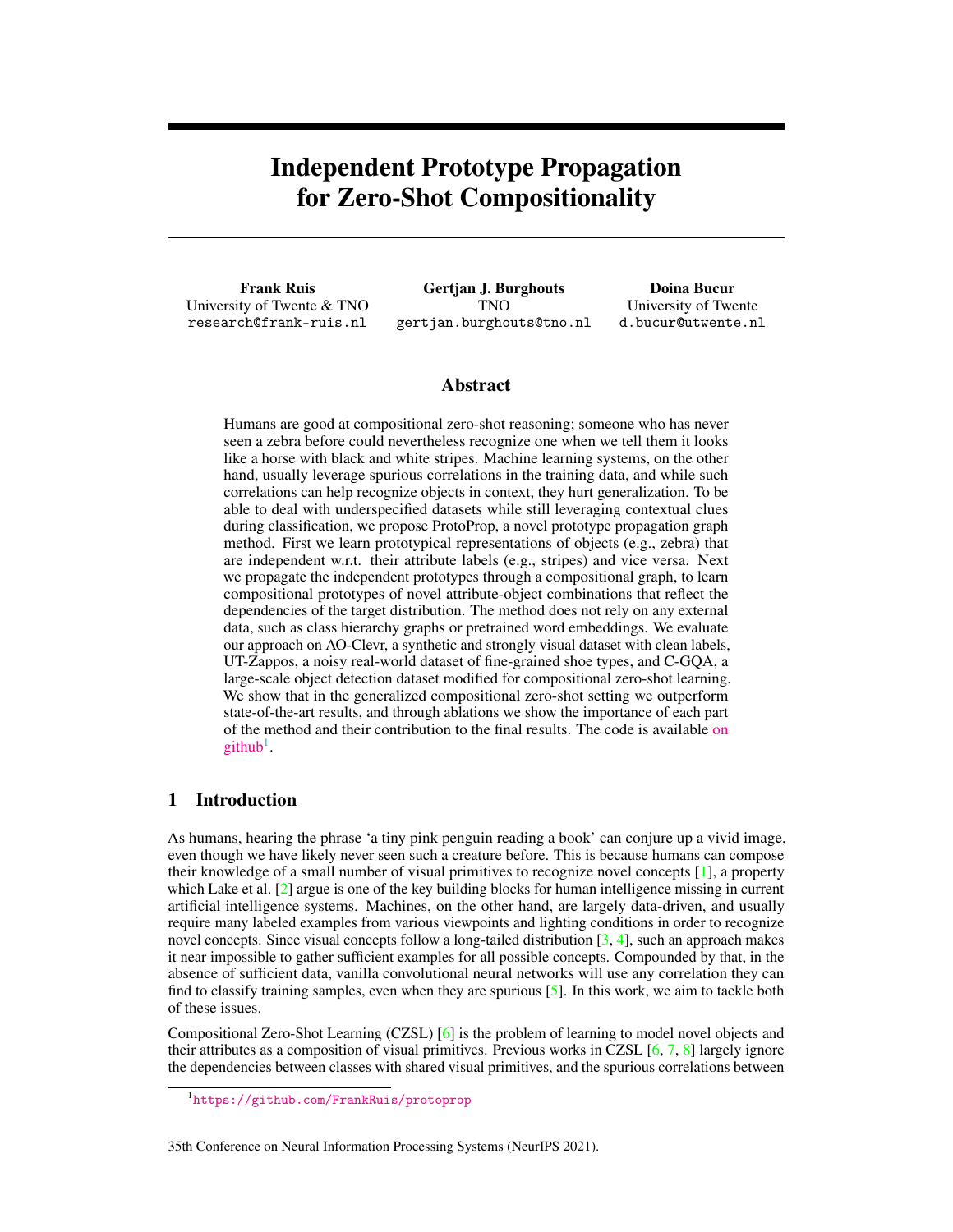

Figure 1: **ProtoProp** A sketch of our proposed method; we learn independent prototypical representations of visual primitives in the form of objects (e.g., horse) and attributes (e.g., stripes). The prototypes are then propagated through a compositional graph, where they are combined into novel compositional prototypes to recognize both seen and unseen classes (e.g., zebra).

attributes and objects. More recently, Atzmon et al. [\[9\]](#page-10-8) tackle the latter by ensuring conditional independence between attribute and object representations, while Naeem et al. [\[10\]](#page-10-9) explicitly promote dependencies between the primitives and their compositions. While the independence approach improves generalization, it hurts accuracy on seen classes by removing useful correlations. The explicit dependencies, on the other hand, can share these useful correlations with unseen classes, but there will always be some that are spurious, hurting generalization.

In this work, we propose to take advantage of the strengths of both approaches, respectively, by learning independent visual representations of objects and attributes, and by learning their compositions for the target classes. First, we represent visual primitives by learning local independent prototypical representations. Prototype networks [\[11\]](#page-10-10) learn an embedding function, where inputs of the same class cluster around one prototypical representation of that class. Here we adopt such a function for learning prototypes of objects and attributes. Next, we leverage a compositional graph to learn the dependencies between the independent prototypes on the one hand, and the desired seen and unseen classes on the other, by propagating the prototypes to compositional nodes. Here, the compositional graph allows some information to be shared between objects that share attributes, e.g., between tigers and zebras. Sylvain et al. [\[12\]](#page-10-11) show the importance of locality and compositionality for model generalization in zero-shot learning. They also propose a measure for the compositionality of a representation, which is equivalent to our compositional loss function. The proposed method, ProtoProp, is outlined in Figure 1.

Our main contributions are: 1) We propose a novel graph propagation method that learns to combine local, independent, attribute and object prototypes into one compositional prototype that can accurately detect unseen compositional classes. 2) A spatial attention-based pooling method that allows us to obtain differentiable attribute and object patches for use in an independence loss function. 3) Our method effectively deals with bias from an underspecified dataset by learning independent representations that then take on the dependencies of the desired target distribution. 4) We validate through ablations the importance of each part of the method (local prototypes vs semantic embeddings, independence loss, backbone finetuning) and their contribution to the final results. 5) We show that we improve on state-of-the-art results on three challenging compositional zero-shot learning benchmarks: 2.5 to 20.2% harmonic mean improvement on AO-Clevr  $[9]$ , 3.1% harmonic mean improvement on UT-Zappos [\[13\]](#page-10-12), and a slight improvement on C-GQA compared to the best existing method.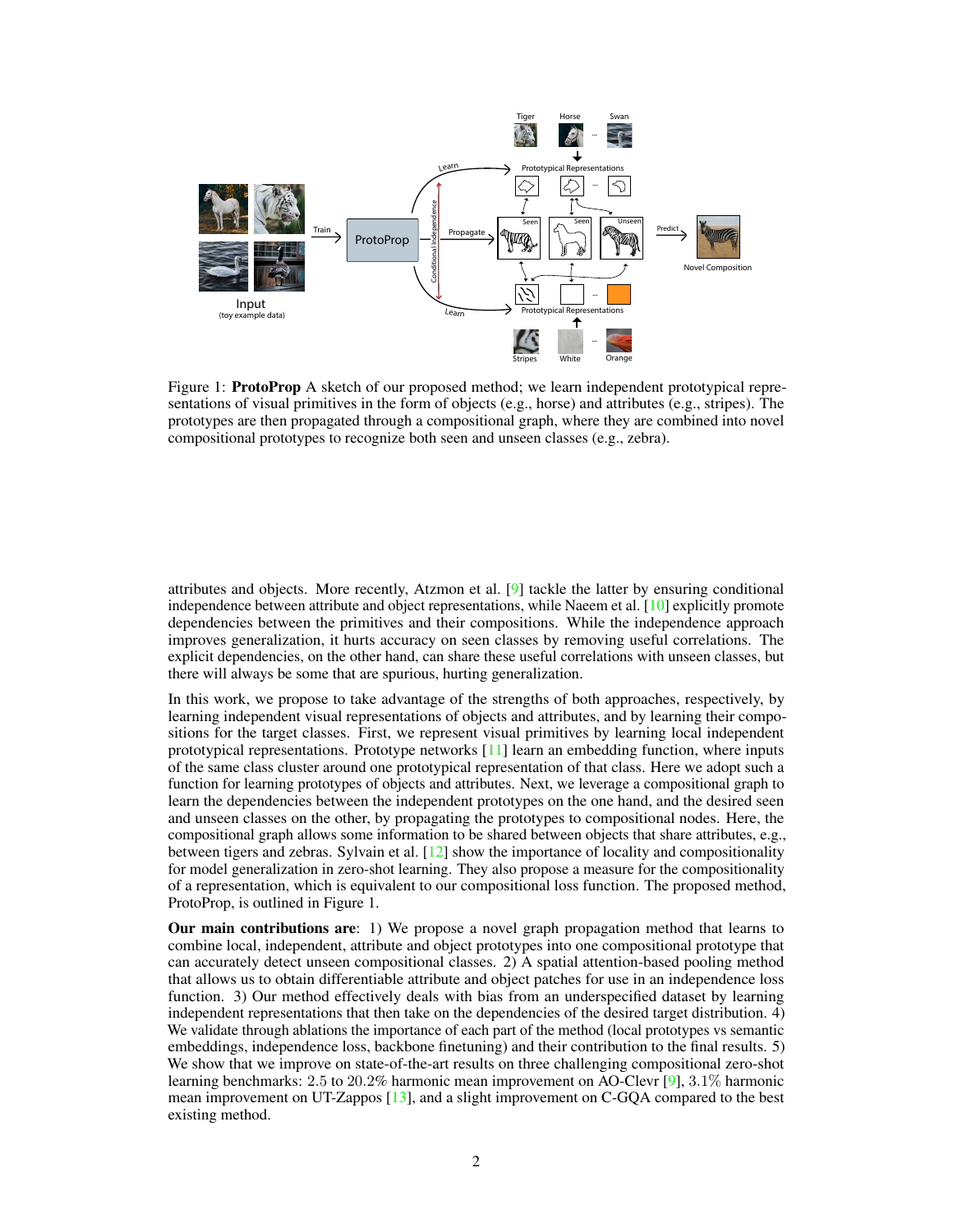# 2 Related work

Compositional zero-shot learning (CZSL) methods aim to recognize unseen compositions from known visual primitives in the form of attributes and objects. One line of work considers embedding the visual primitives in the image feature space. Misra et al. [\[6\]](#page-10-5) use the weight vectors of linear SVMs as embeddings for the visual primitives, which they transform to recognize unseen compositions. Li et al. [\[8\]](#page-10-7) look at attribute-object compositions through the lens of symmetry inspired by group theory. A different line of work considers a joint embedding function on the image, attribute, and object triplet, allowing the model to learn dependencies between the image and its visual primitives. Purushwalkam et al. [\[7\]](#page-10-6) train a set of modular networks together with a gating network that can 'rewire' the classifier conditioned on the input attribute and object pair. Atzmon et al. [\[9\]](#page-10-8) take a causal view of CZSL, trying to answer which intervention caused the image. They apply conditional independence constraints to the representations of the visual primitives, sacrificing accuracy on the seen data but performing well on unseen data by removing correlations that are useful but hurt generalization to novel compositions. Naeem et al.  $[10]$ , on the other hand, explicitly promote the dependency between all primitives and their compositions within a graph structure, though they rely on pretrained semantic embeddings which may differ in distribution from the visual concepts they describe.

Our proposed method combines the strengths from Atzmon et al. [\[9\]](#page-10-8) and Naeem et al. [\[10\]](#page-10-9) by first learning independent representations of the visual primitives, which are then propagated through a compositional graph to learn the dependency structure of the desired target distribution. Unlike most other methods, we are not reliant on pretrained word embeddings, but instead learn the representations for our visual primitives directly from the training data. Instead of a linear kernel like Atzmon et al. [\[9\]](#page-10-8), we use a Gaussian kernel for our independence loss as we find that its ability to capture higherorder statistics is beneficial in terms of accuracy. Like Naeem et al. [\[10\]](#page-10-9), we train our model fully end-to-end, including the feature extractor, as learning a good embedding is often more beneficial than an overly complicated method applied to suboptimal embeddings [\[14\]](#page-10-13).

**Prototypical networks**  $[11]$  aim to learn an embedding function where inputs of the same class cluster around one prototypical representation of that class. They measure L2 distance between samples in pixel space, which is sensitive to non-semantic similarities between images, such as objects from different classes with a similar background and light conditions. Li et al. [\[15\]](#page-10-14) move the similarity metric to latent space and utilise an autoencoder to directly visualize the prototypes, but they only test on simple MNIST-like benchmarks. Chen et al. [\[16\]](#page-10-15) extend the method to multiple local prototypes per class, where prototypes are compared to local image patches instead of the entire average-pooled output of a CNN, and evaluate on the more complicated fine-grained bird classification dataset CUB [\[17\]](#page-10-16). We take a similar local-prototype approach, but we use direct attribute and object supervision, enabling parameter sharing between classes and allowing the prototypes to be used for zero-shot classification. While for most methods these prototypes are used for the final classification, in our case they are an intermediate representation.

Graph neural networks (GNNs) are models that can work directly on the structure of a graph. They have been first proposed by Gori et al. [\[18\]](#page-11-0), later elaborated upon by Scarselli et al. [\[19\]](#page-11-1) and popularised by Kipf and Welling [\[20\]](#page-11-2) in their work on the Graph Convolutional Neural Network (GCN). GNNs grow more popular every year, and a lot of improvements have been proposed recently [\[21\]](#page-11-3). Just like the GCNs were inspired by CNNs, most improvements are inspired by other areas of deep learning such as attention mechanisms in Graph Attention Networks  $[22]$ , but this jump from existing deep learning fields to GNNs has overlooked simpler methods. Wu et al. [\[23\]](#page-11-5) have taken a step back and stripped down GNNs to their simplest parts by removing nonlinearities and collapsing weight matrices until all that was left was feature propagation followed by a linear model. In the same vein, Huang et al. [\[24\]](#page-11-6) show that a simple Multilayer Perceptron (MLP) ignoring graph structure followed by a label propagation post-processing step often greatly outperforms GNNs. These simplified methods are mostly limited to transductive settings (test nodes are available at train time) and graphs that exhibit strong homophily (similar nodes are connected). Many real-world graphs fit those criteria, including the graph we use in this work.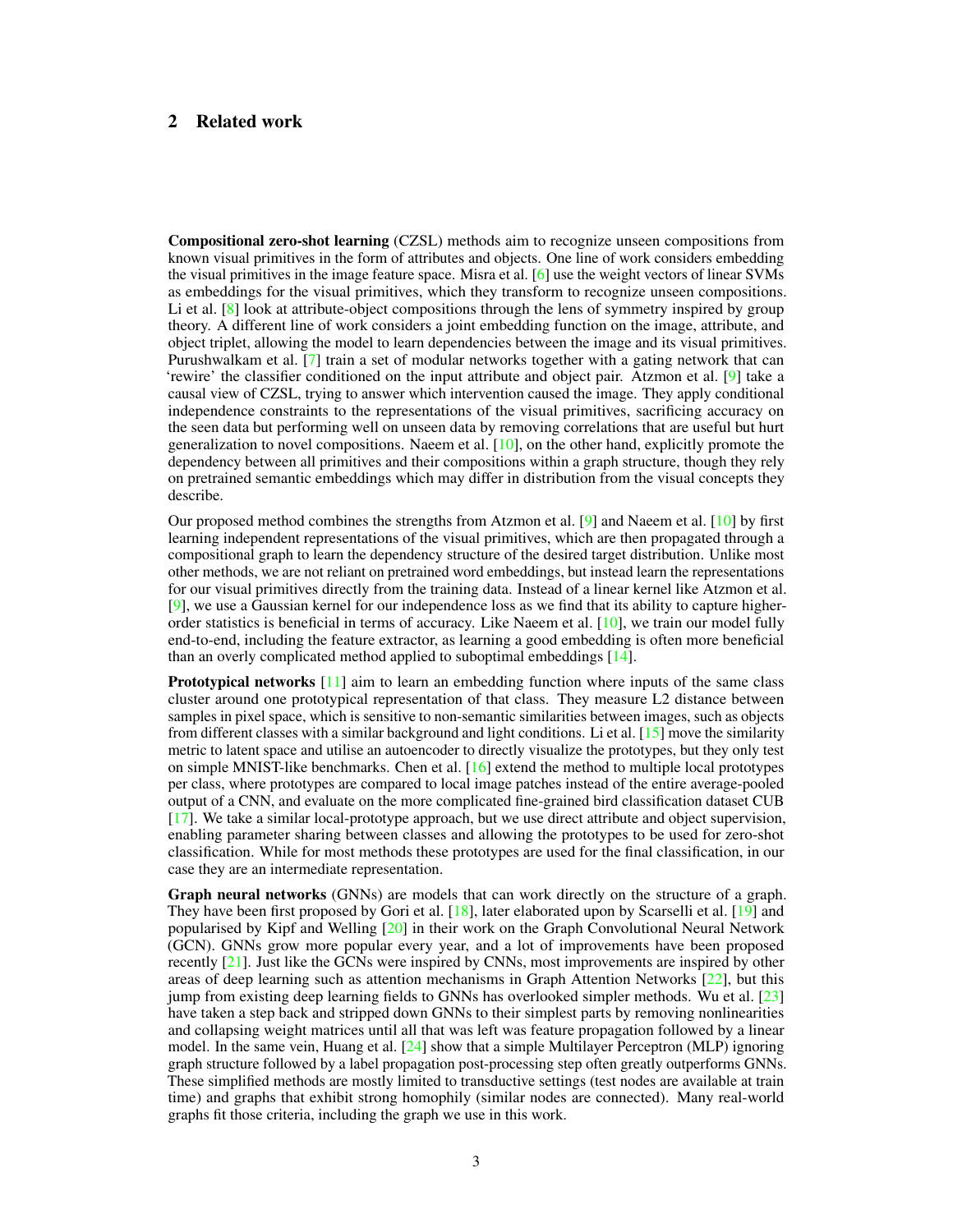<span id="page-3-1"></span>

Figure 2: Local prototypes with softmax pooling: Local image patches  $x_{ij}$  from the layer just before the average pooling layer of a ResNet-18 are compared to prototype vectors  $p_k$  through a similarity function, here a dot product. This outputs a compatibility score s, which is optimized via  $\mathcal{L}_{CE}$  (cf. Section [3.1\)](#page-3-0). Similar to spatial attention, these patch-prototype compatibility scores are passed through a softmax function and via Hadamard (pointwise) product a weighted sum  $z_k$  of the original feature map is calculated, which are passed to the HSIC function to promote independence between object and attribute prototypes (cf. Section [3.2\)](#page-4-0)

## 3 Method

In compositional zero-shot learning (CZSL), we have a set of images  $X$  and compositional classes with compositional labels  $Y \subseteq A \times O$ , where A is a set of attribute labels and O a set of object labels. The labels are subdivided into  $Y = Y_s \cup Y_u$ , where  $Y_s$  are the seen labels for the training set and Y<sub>u</sub> unseen labels for the validation and test sets, with  $Y_s \cap Y_u = \emptyset$ . We denote the training data consisting of only seen compositional classes as  $X_s$ . Finally, CZSL assumes that each attribute and object is seen in at least one training data point, or more formally  $\forall p \in A \cup O \exists y \in Y_s$  s.t.  $p \cap y \neq \emptyset$ .

#### <span id="page-3-0"></span>3.1 Prototype-based representations

In this section we describe how we learn local attribute and object prototypes, before they are propagated and combined into compositional prototypes in Section [3.3.](#page-4-1) Prototypes are an average representation of a target class, with strong generalization and interpretability properties. We employ a local prototype approach similar to Chen et al.  $[16]$ , though we use direct supervision, encouraging the feature extractor to learn local image representations that encode the attribute and object labels. We use a ResNet-18 [\[25\]](#page-11-7) backbone for fair comparison to other CZSL methods, but the method is backbone agnostic.

Figure [2](#page-3-1) shows an example of a prototype layer. The layer has a set of prototype vectors  $\mathbf{P} = \{p_j\}_{j=1}^k$ ,  $p_j \in \mathbb{R}^C$  where each target class is represented by one prototype.  $k = |Y_i|$  is the number of attribute or object targets, and  $i \in \{0, 1\}$  indicates if we are training on attribute or object labels respectively. The layer takes as input the  $H \times W \times C$  output of a CNN just before its final pooling layer, and calculates a compatibility score  $s = \langle x_{ij}, p_k \rangle$  (e.g., cosine similarity, L2 norm, dot product) between the input patches  $x_{ij} \in \mathbb{R}^C$  over the spatial dimensions  $H \times W$  and the prototypes. We find that a dot product similarity metric leads to better generalization. To save on parameters and avoid overfitting, we do not use a fully connected layer to combine prototype similarity scores into a final prediction. Instead, the maximum patch-prototype similarity score is used directly as the compatibility score for the corresponding prototype's class. This compatibility score is optimized through a cross-entropy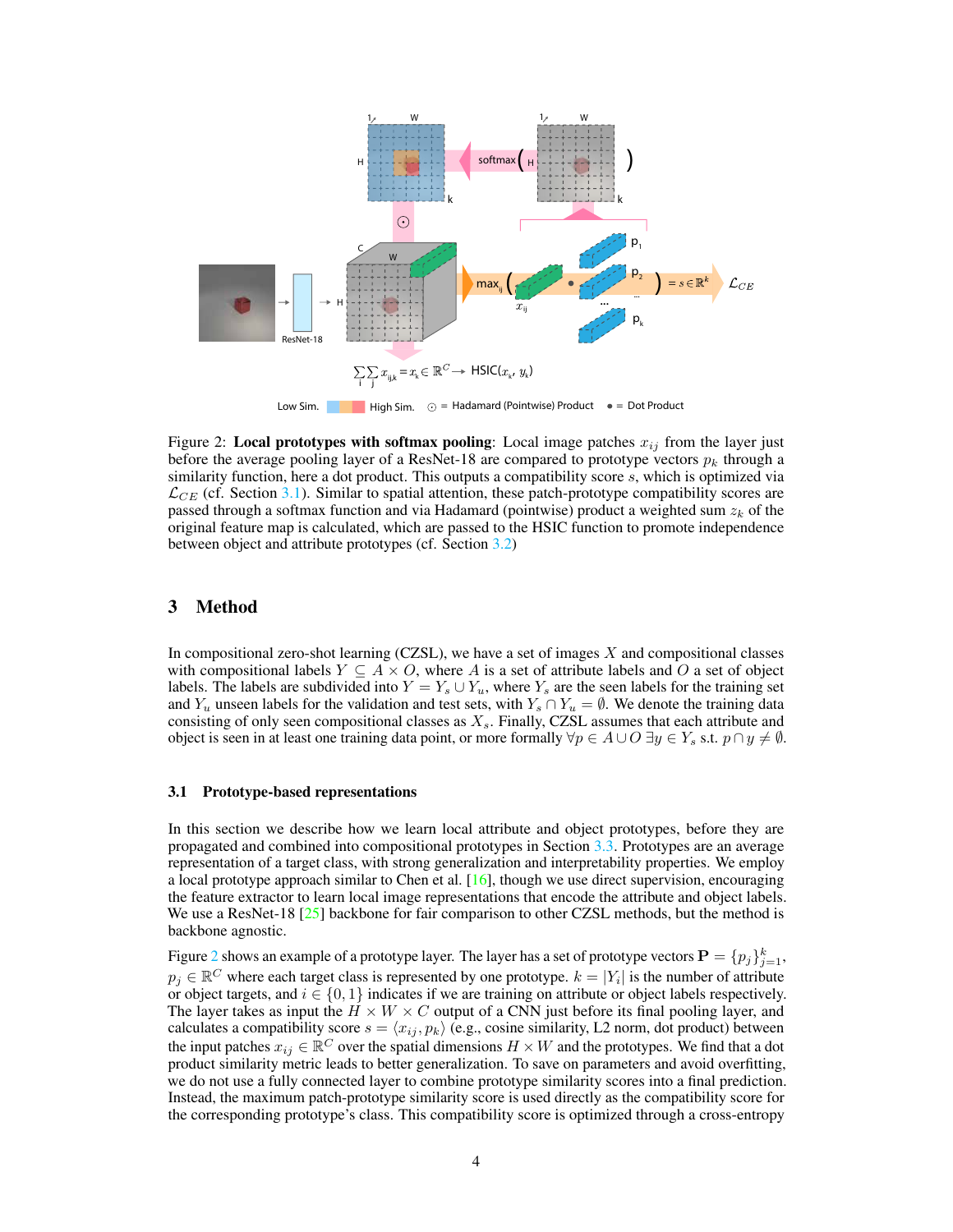loss function:

$$
\mathcal{L}_{CE} = \frac{1}{|S|} \sum_{s,y \in S} -\log \left( \frac{\exp(s[y_i])}{\sum_j^{|s|} \exp(s[j])} \right) \tag{1}
$$

Here, with  $f_p$  as our prototype layer,  $S = \{s, y \in (f_p(X_s) | Y_s) \}$  is the set of prototype similarity scores and target labels for the training data.  $i \in \{0, 1\}$  indicates if we are training on attribute or object labels respectively.

Cross-entropy loss naturally encourages clustering between samples of the same class and separation from other classes, but we find that an additional loss to push these properties even more is beneficial. For that purpose we adopt the cluster and separation costs proposed by Chen et al. [\[16\]](#page-10-15):

$$
\text{Clst} = \frac{1}{|X|} \sum_{i=1}^{|X|} \min_{j: p_j \in \mathbf{P}_{y_i}} \min_{z \in x_{ij}} \|z - p_j\|_2^2 \qquad \text{Sep} = -\frac{1}{|X|} \sum_{i=1}^{|X|} \min_{j: p_j \notin \mathbf{P}_{y_i}} \min_{z \in x_{ij}} \|z - p_j\|_2^2 \tag{2}
$$

The costs Clst and Sep encourage a higher degree of clustering between prototypes of the same class and a greater distance to prototypes of different classes, respectively. The separation cost is only applied to the object prototypes, as the attribute prototypes benefit from less distant representations.

Our Hilbert-Schmidt Independence Criterion (HSIC) loss (details in Section [3.2\)](#page-4-0) requires the input patches with the highest prototype similarity scores as its input, but that would require the use of the argmax function which has a gradient of 0 almost everywhere. Similar to spatial attention, we use the softmax function over the similarity map as a differentiable proxy. The softmax outputs used as weights in a weighted sum of the input patches  $x_{ij}$  serve as an approximation of the input patch with the highest similarity score (cf. Figure [2\)](#page-3-1), and ensure that each patch containing information about attribute or object labels is affected by the independence loss proportional to the strength of their appearance (i.e. their similarity score).

#### <span id="page-4-0"></span>3.2 Attribute-object independence

To combat the bias in the training data we leverage a differentiable independence metric such that the model can learn representations for the attributes of images that are uniformly distributed w.r.t. their object labels and vice versa.

The Hilbert-Schmidt Independence Criterion (HSIC) [\[26\]](#page-11-8) is a kernel statistical test of independence between two random variables A and B. In the infinite sample limit HSIC(A, B) =  $0 \iff A \perp \!\!\! \perp B$ as long as the chosen kernel is universal in the sense of Steinwart [\[27\]](#page-11-9). We use a Gaussian kernel, as we find that its ability to capture higher-order statistics is beneficial in terms of accuracy, and follow Gretton et al. [\[26\]](#page-11-8) in setting the kernel size to the median distance between points in a batch. See the Appendix for more details. We define our independence loss function as follows, slightly deviating from Atzmon et al. [\[9\]](#page-10-8):

$$
\mathcal{L}_{hsic} = \lambda_h \frac{\text{HSIC}(z_a, O) + \text{HSIC}(z_o, A)}{2} \tag{3}
$$

where  $\lambda_h$  is a hyperparameter controlling the contribution of  $\mathcal{L}_{hsic}$  to the final loss,  $z_a$  is the softmaxpooled output of the attribute prototype layer (cf. Section  $3.1$ ),  $z<sub>o</sub>$  the softmax-pooled output of the object prototype layer, and  $O$  and  $A$  the corresponding one-hot encodings of the object and attribute labels respectively.

## <span id="page-4-1"></span>3.3 Prototype propagation graph

Figure [3](#page-5-0) shows the full architecture. Two types of prototype layers are trained, one on the object labels and one on the attribute labels, leaving us with centroids with confounding information removed. The prior knowledge about the compositional target classes and the attributes they afford can be represented as a compositional graph  $G = (\mathbf{P}_a \cup \mathbf{P}_o \cup \mathbf{C}_y, E)$ . It consists of the attribute prototypes  ${\bf P}_a,$  object prototypes  ${\bf P}_o,$  and compositional classes  ${\bf C}_y\subseteq A\times O$  (a subset of which have no training samples). The edges are undirected,  $E = \{x, y \mid x \in \mathbf{P}_a \cup \mathbf{P}_o, y \in \mathbf{C}_y : x \in y\}$ , i.e. all attribute (e.g., red) and object (e.g., cube) nodes are connected to the compositional classes they are a part of (e.g., red cube). This corresponds to a bipartite graph with the attribute and object prototypes in one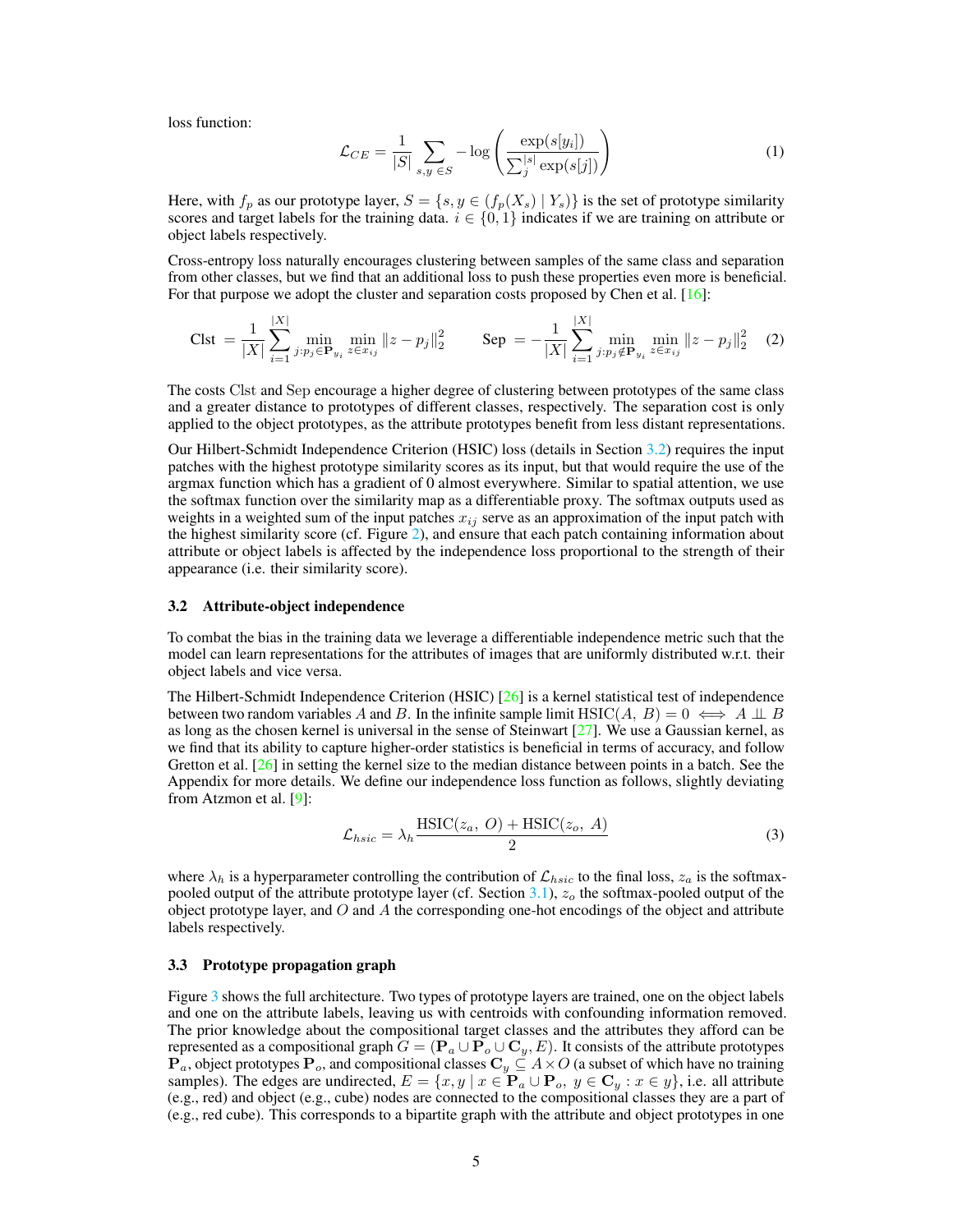<span id="page-5-0"></span>

Figure 3: ProtoProp: overview of proposed method. Local attribute and object prototypes are trained with independence (HSIC) loss and mapped to nodes in a simplified graph neural network, which learns to combine them into compositional prototypes of both seen and unseen classes. The maximum score in the dot product similarity map between the compositional prototypes and averagepooled backbone output is the final classification prediction.

set and the compositional classes in the other. In the case of AO-Clevr it is a complete bipartite graph, but for real-world datasets such as UT-Zappos this is not the case as, e.g., not all shoes are available in all materials.

As defined above, the independent prototypes are mapped directly to the nodes of the graph (cf. Figure [3\)](#page-5-0), and through shared weights a Graph Neural Network (GNN) learns to propagate the prototypes to the compositional nodes to form new compositional prototypes. The compositional nodes are initialized with zeros. Our GNN is a 2-layer GCN [\[20\]](#page-11-2); our findings are in line with the experiments of Naeem et al.  $[10]$ , where they show that a 2-layer GNN performs best. Inspired by SGC [\[23\]](#page-11-5) we remove all nonlinearities, as we find that simple linear combinations lead to better generalization:

$$
\mathbf{X}' = \hat{\mathbf{D}}^{-1/2} \hat{\mathbf{A}} \hat{\mathbf{D}}^{-1/2} \mathbf{X} \Theta
$$
(4)

Here **X** are the input nodes,  $\Theta$  a learnable weight matrix,  $\hat{A} = A + I$  denotes the adjacency matrix with inserted self-loops, and  $\hat{D}_{ii} = \sum_j \hat{A}_{ij}$  its diagonal degree matrix.

We then compute another dot product similarity map  $s_c$  between the compositional prototypes and the average-pooled output of the backbone, which is again optimized via cross-entropy loss function. Our final compositional classification is  $y = \text{argmax}(s_c)$ , i.e., the class corresponding to the compositional prototype with the maximum similarity score. The shared weights in the GNN ensure that the model learns a general composition of attributes and objects that can generalize to unseen compositional classes. By initializing the node features with independent prototypes, the graph is able to learn the dependencies encoded by the compositional graph, including the novel zero-shot classes, instead of the biases of the training data.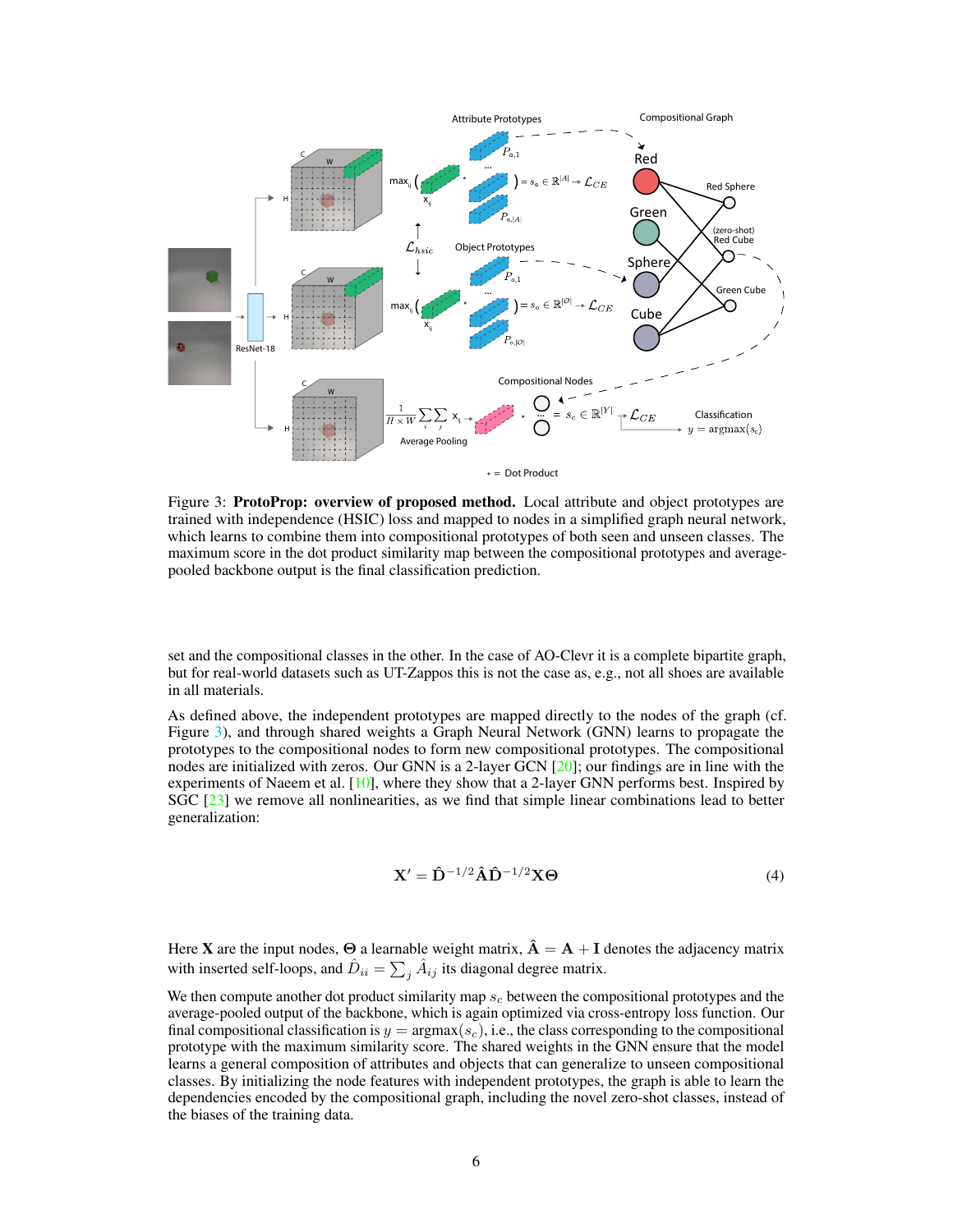## 4 Experiments

## 4.1 Implementation

We implement our model using the PyTorch library [\[28\]](#page-11-10), using some of the boilerplate code provided by Nagarajan and Grauman [\[29\]](#page-11-11) and Purushwalkam et al. [\[7\]](#page-10-6). The GNN is implemented using PyTorch Geometric [\[30\]](#page-11-12). For our independence loss we use a normalized implementation of HSIC provided by Ma et al.  $[31]$ . We use the Adam  $[32]$  optimizer. Experiments have been run on an 11GB GeForce GTX 1080 Ti graphics card. On AO-Clevr we reach our best result in 1-5 epochs on all splits, at  $\sim$ 5 minutes per epoch. On UT-Zappos we reach our best result in  $\sim$ 30 epochs at ~1.5 minutes per epoch. On C-GQA we reach our best result in 5-10 epochs. See the Appendix for detailed hyperparameters and grid search ranges.

## 4.2 Evaluation

We evaluate our approach on three CZSL datasets. Previous works also evaluate on MIT-States [\[33\]](#page-12-1), but Atzmon et al. [\[9\]](#page-10-8) conclude through a large-scale user study that the dataset has a level of ~70% label noise, making it too noisy for evaluating compositionality. All three datasets evaluated in this paper do have some limitations that are relevant for future works, which we describe in the Appendix.

AO-Clevr [\[9,](#page-10-8) [34\]](#page-12-2) is a synthetic dataset consisting of 3 types of objects (sphere, cube, cylinder) and 8 attributes (red, purple, yellow, blue, green, cyan, gray, brown), with 24 compositional classes in total. There are 6 splits with a varying ratio of unseen to seen classes, ranging from 2:8 to 7:3, allowing insights into the performance of models as the proportion of unseen classes increases.

UT-Zappos [\[13\]](#page-10-12) is a fine-grained dataset of types of shoes with 12 objects (e.g., boat shoes), 16 attributes (e.g., leather), and 116 compositional classes. We use the split proposed by Purushwalkam et al. [\[7\]](#page-10-6), with 83 seen classes in the training set, 15 seen and 15 unseen classes in the validation set, and 18 seen and 18 unseen classes in the test set.

**C-GQA** [\[10\]](#page-10-9) is based on GQA [ $35$ ], a large-scale object detection dataset, that has been modified to fit into the CZSL setting by filtering on bounding boxes of objects that are only described by a single attribute.

Metrics: like other recent works we adopt the generalized zero-shot evaluation protocol proposed by Purushwalkam et al. [\[7\]](#page-10-6), Chao et al. [\[36\]](#page-12-4). Instead of evaluating only on the unseen classes as in the Closed setting, the Generalized setting considers both seen and unseen classes in the validation and test sets. To account for the inherent bias towards seen classes, Chao et al. [\[36\]](#page-12-4) add a calibration bias term to the activations of unseen classes. As the value of the bias is varied between  $-\infty$  and  $+\infty$ , they draw a curve with the accuracy on the unseen classes on the y axis and the accuracy on the seen classes on the x axis, and report the Area Under the Curve (AUC). The harmonic mean is defined as  $2 \cdot \frac{Acc_s \cdot Acc_u}{Acc_s + Acc_u}$ , where  $Acc_s$  is the accuracy on the seen classes and  $Acc_u$  the accuracy on the unseen classes. It penalizes large differences between the two metrics and as such indicates how well the model performs on both seen and unseen classes simultaneously. We also follow prior works in reporting the Closed seen accuracy where only the seen classes are considered (corresponding to a bias of −∞) and closed unseen accuracy where only the unseen classes are considered (corresponding to a bias of  $+\infty$ ). For the results on AO-Clevr we report the seen and unseen accuracy components of the harmonic mean in accordance to Atzmon et al. [\[9\]](#page-10-8). Atzmon et al. [\[9\]](#page-10-8) do not perform post-hoc bias calibration, but instead handle the seen-unseen bias during training.

Like Naeem et al.  $[10]$ , we train our feature extractor end-to-end with the rest of our model. Other methods keep the backbone fixed, but Naeem et al.  $[10]$  have shown that they perform worse when allowed to finetune as they will then start to overfit. While our method is designed to take full advantage of the backbone, we show our results with a fixed backbone in our ablations.

#### 4.3 Results

For each of the results we select the best model by the best harmonic mean on the validation set and report the results for all metrics on the test set. The results with error bars come from 5 training runs with random initializations. We note that, unlike other methods, Causal [\[9\]](#page-10-8) does not perform post-hoc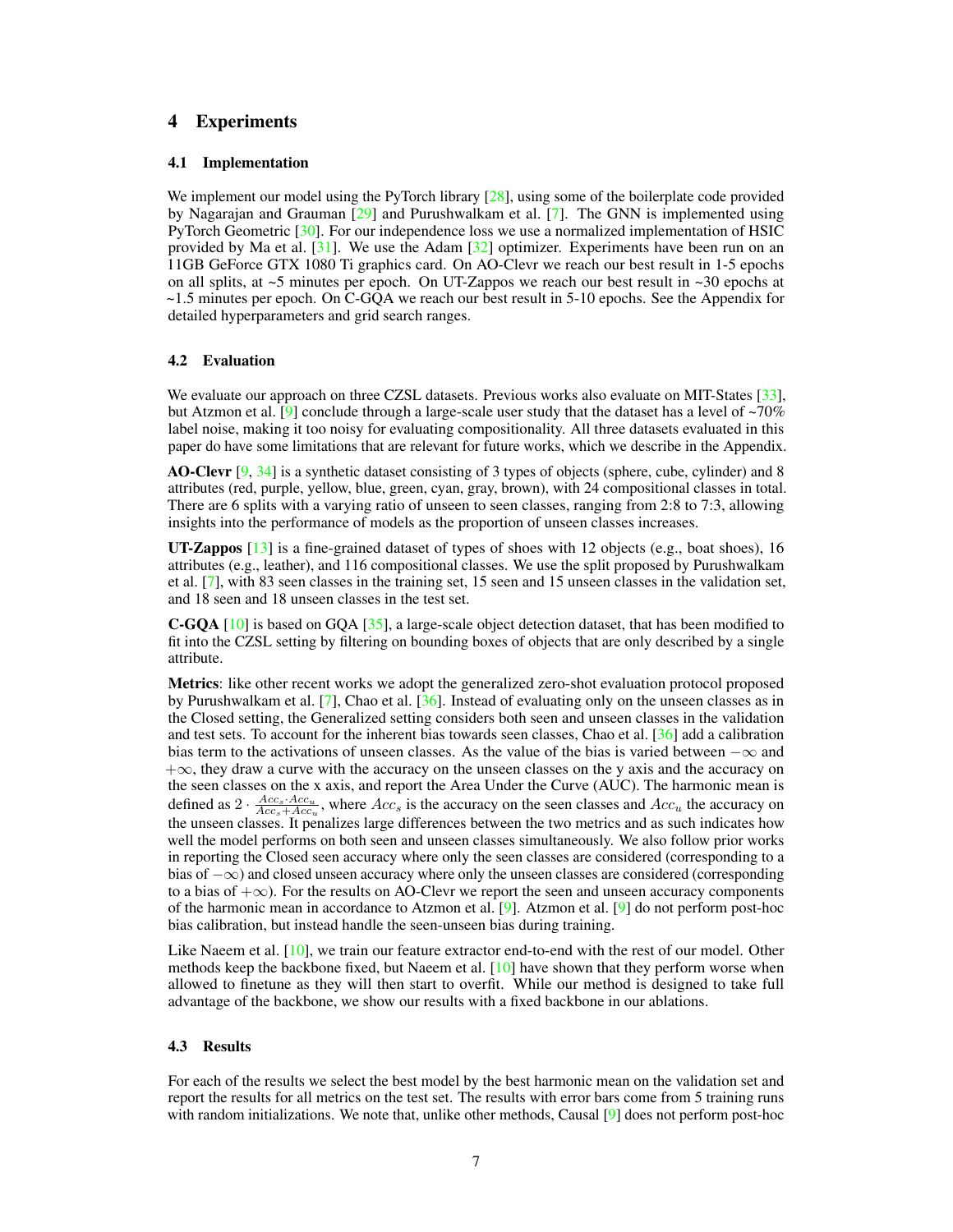|                               | UT-Zappos      |                |                | C-GOA          |               |                |              |              |
|-------------------------------|----------------|----------------|----------------|----------------|---------------|----------------|--------------|--------------|
| Method                        | AUC            | Seen           | Unseen         | Harmonic       | <b>AUC</b>    | Seen           | Unseen       | Harmonic     |
| AttOp $[29]$                  | 25.9           | 59.8           | 54.2           | 40.8           | 0.9           | 11.8           | 3.9          | 2.9          |
| LE+ $[6]$                     | 25.7           | 53.0           | 61.9           | 41.0           | $1.2\,$       | 16.1           | 5.0          | 5.3          |
| SymNet $[8]$                  | 23.9           | 53.3           | 57.9           | 39.2           | 3.3           | 25.2           | 9.2          | 9.8          |
| <b>TMN [7]</b>                | $24.7 \pm 4.4$ | $58.8 \pm 1.4$ | $49.4 \pm 4.7$ | $40.7 \pm 2.0$ | 2.2           | 21.6           | 6.3          | 7.7          |
| Causal $[9]$                  | $23.3 \pm 0.3$ | -              | $55.4 \pm 0.8$ | $31.8 \pm 1.7$ |               |                |              |              |
| $CGE* [10]$                   | $32.5 \pm 1.5$ | $61.0 \pm 0.9$ | $65.9 \pm 1.2$ | $47.1 \pm 1.7$ | 3.6           | 31.4           | 14.0         | 14.5         |
| ProtoProp <sup>*</sup> (ours) | $34.7\pm0.8$   | $62.1 \pm 0.9$ | $65.5 \pm 0.2$ | $50.2 \pm 1.3$ | $3.7 \pm 0.1$ | $26.4 \pm 1.2$ | $18.1 + 0.9$ | $15.1 + 0.2$ |

<span id="page-7-1"></span>Table 1: UT-Zappos and C-GQA results, ProtoProp improves on state-of-the-art results in the AUC and harmonic mean metrics.

<sup>∗</sup> Using finetuned features

bias calibration, but instead tackles the bias against seen classes during training, which is a benefit of their approach.

AO-Clevr Figure [4](#page-7-0) shows the results on AO-Clevr. We also report the results for CGE [\[10\]](#page-10-9) (after a grid search using their own codebase) as they have not reported experiments on this dataset. See the Appendix for the exact values and error bars. We observe that for the 3:7, 5:5, 6:4 and 7:3 splits, one or more colors are not part of the training data, making a large portion of the validation and test classes impossible to classify through compositional methods on those splits. Our method performs better than the compared methods on all splits, with minimal impact on the seen accuracy. The improvements are in the range of 2.5 to 20.2% for the harmonic mean and 3.3 to 17.0% for the unseen accuracy, with higher gains as the proportion of unseen classes increases significantly.

<span id="page-7-0"></span>

Figure 4: **AO-Clevr results** Plots of the seen and unseen accuracy and their harmonic mean (yaxis) as the ratio of unseen:seen compositional classes (x-axis) increases. ProtoProp consistently outperforms state-of-the-art methods, especially when the portion of unseen classes grows.

UT-Zappos Table [1](#page-7-1) shows the results on UT-Zappos. Because earlier works only report a single best run, we report the average over 5 random initializations including standard error for the two best performing previous models (CGE and TMN), using their own codebase and reported hyperparameters. We find that, especially for this dataset, the error bars are important since it is highly susceptible to random initialization, where a 'lucky' initialization can result in a significantly larger harmonic mean. Our method outperforms earlier methods on all metrics except for the closed unseen accuracy where CGE performs slightly better. Our method performs especially well when both seen and unseen classes are taken into account, as evidenced by the AUC and harmonic mean improvements.

C-GQA Table [1](#page-7-1) shows the results on C-GQA. We report the average of our results over 5 random intializations. Because of the scale of the dataset we were not able to do the same for related work, as we do not have enough compute to run experiments using their preferred hyperparameters. Our method trades some seen accuracy for more accuracy on the unseen data, and slightly outperforms the previous best method. We find that the C-GQA dataset has some limitations that makes it less suitable for object-centric classifiers or a single-label setting such as CZSL, which we discuss in the Appendix.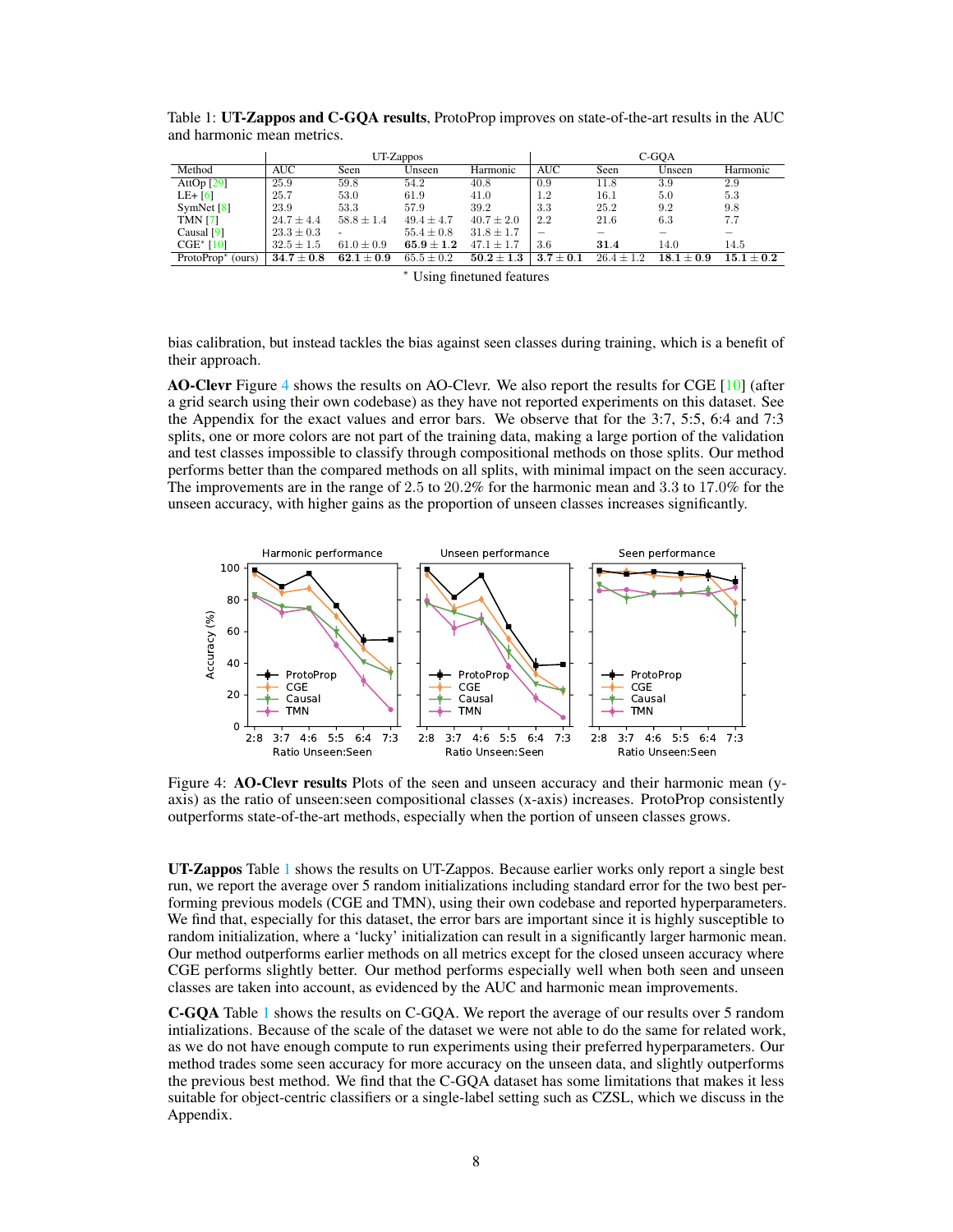<span id="page-8-1"></span>Table 2: Ablation on the AO-Clevr 4:6 split: Checkmarks indicate whether prototypes are used as node features, semantic vectors as node features, local prototypes are trained with independence loss, or the backbone is frozen respectively. Prototypes trained when semantic node features are used are not part of the final classification but still improve the feature extractor output.

| Node Features | Indep. Proto | Finetune | <b>Seen</b>    | Unseen       | <b>Harmonic</b> |
|---------------|--------------|----------|----------------|--------------|-----------------|
| Visual        |              |          | $94.5 \pm 0.1$ | $77.0 + 2.8$ | $84.8 \pm 1.7$  |
| Visual        |              |          | $78.2 + 1.1$   | $73.0 + 1.0$ | $75.5 \pm 0.8$  |
| Visual        |              |          | $97.9 + 1.0$   | $95.5 + 0.9$ | $96.7 + 0.7$    |
| Semantic      |              |          | $95.4 + 1.1$   | $82.4 + 0.7$ | $88.4 \pm 0.1$  |
| Semantic      |              |          | $97.3 + 1.2$   | $84.5 + 1.4$ | $90.4 + 0.9$    |

<span id="page-8-0"></span>Table 3: Ablation on the AO-Clevr 4:6 split: Additional ablations on the linear vs. gaussian kernel for  $\mathcal{L}_{hsic}$ , dot vs. cosine distance function, and linear vs. nonlinear GNN.

| Ablation      | Seen           | Unseen       | Harmonic       |
|---------------|----------------|--------------|----------------|
| Linear kernel | $97.0 \pm 0.9$ | $71.6 + 1.2$ | $82.4 + 1.4$   |
| Cosine        | $89.2 + 3.4$   | $64.0 + 2.7$ | $74.5 + 3.8$   |
| Nonlinear GNN | $95.0 + 0.7$   | $76.2 + 0.4$ | $84.6 \pm 0.8$ |
| ProtoProp     | $97.9 + 1.0$   | $95.5 + 0.9$ | $96.7 + 0.7$   |

## 4.4 Ablations

To determine the effect of our visual features in the form of prototypes, in contrast to the semantic features in most prior works, we perform ablations where we replace our prototypes with pretrained word embeddings. We also take a look at the importance of the independence loss function and finetuning the backbone.

Early ablations Table [3](#page-8-0) shows the results of our ablations for several design choices that were mentioned in the method section, specifically the linear vs. gaussian kernel for  $\mathcal{L}_{HSIC}$ , dot vs. cosine distance function, and linear vs. nonlinear GNN, with all other parameters equal to the final ProtoProp architecture. We note that these choices have been made early on after empirically choosing the option that performed best. The cosine distance metric, for example, was more difficult to optimize and takes twice as long to converge compared to the dot product. Similarly, a nonlinear GNN may be easier to optimize for our method because the node features are prototypes which (as opposed to semantic features) are already in the visual domain, and therefore don't require nonlinear transformations. As such, there may be more optimal settings where these alternative options perform better than we have reported here.

Importance of prototypes Table [2](#page-8-1) shows the results of our ablations on the 4:6 split on AO-Clevr. Row 1 shows the results for our proposed method without the independence loss function, in row 2 we add the independence loss but freeze the backbone, and row 3 shows the results with both independence and finetuning, as described in the method section. The prototypes perform worse than semantic embeddings when used as node features without the independence loss, but with the independence loss they receive significant gains and come out on top with an 8.3% increase in harmonic mean accuracy over the semantic features. With a frozen backbone the harmonic mean for our method is just slightly higher (0.8%) than Causal on the same split, though it reaches that accuracy in a fraction of the time.

**Visual vs. semantic** For the ablation in row 4 we use semantic word embeddings (word2vec  $\lceil 37 \rceil$ ) as node features, which is equivalent to Naeem et al.  $[10]$  with a simplified GCN. In row 5 we also train our local prototypes but don't use them during classification, only to influence the local features the feature extractor learns. Training the local prototypes improves the results slightly even when they are not used for the final classification, by encouraging the backbone to learn local features that represent the target attributes and objects.

**Effect of independence** Table [2](#page-8-1) shows that the prediction accuracy breaks down when not using the independence loss. Figure [5](#page-9-0) provides some intuition for this through a t-SNE  $[38]$  plot of softmaxpooled attribute (in this case color) representations from our model on AO-Clevr. Without the loss there are three strongly separated clusters per color (one per shape), and many colors are embedded closer to different colors of the same shape. When we do use the independence loss, each of the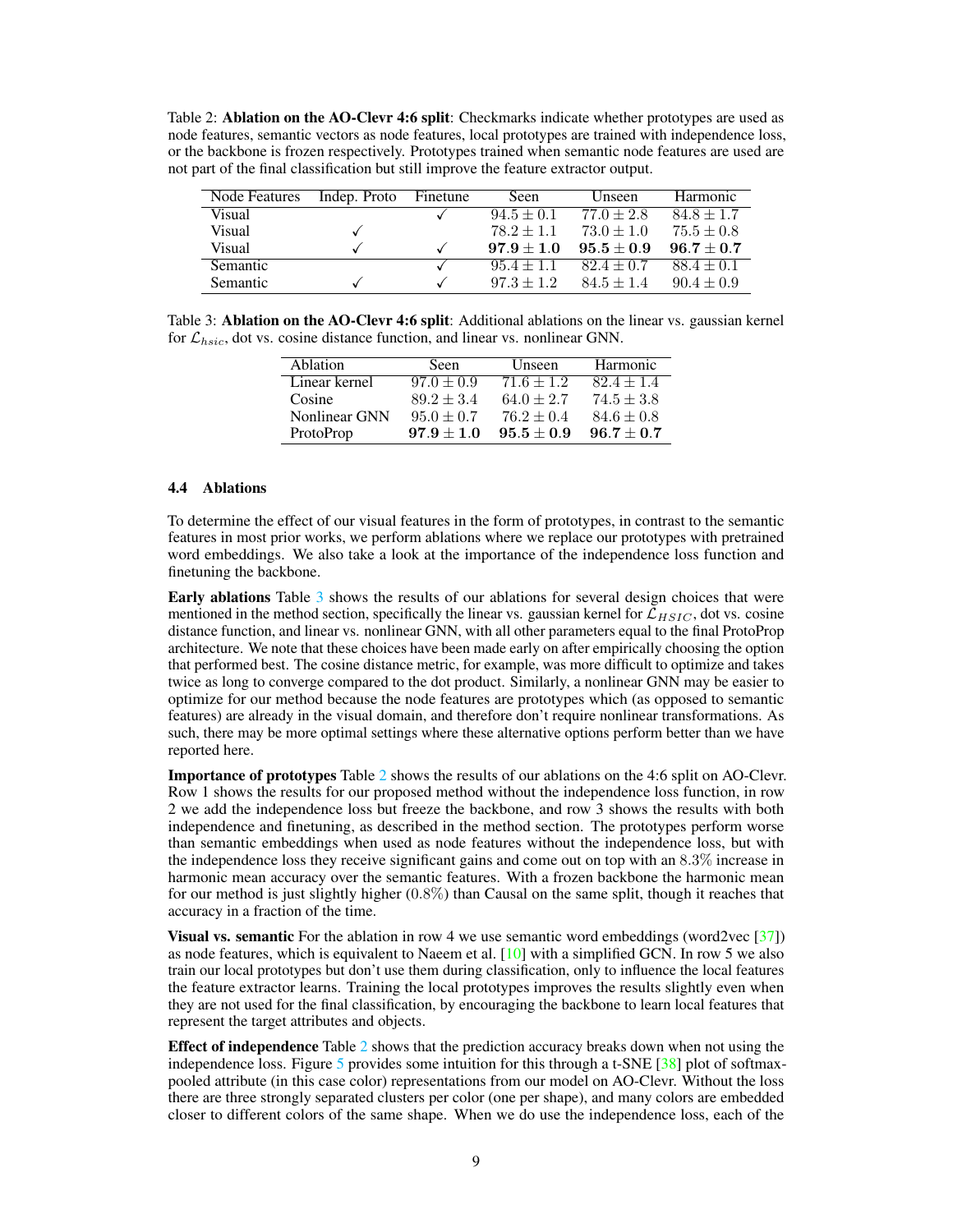<span id="page-9-0"></span>

Figure 5: t-SNE plot of softmax-pooled color patches for AO-Clevr that were trained with (left) and without (right) HSIC loss, where with the HSIC loss we get a homogeneous grouping of the attributes and no fragmentation by spurious confounders.

colors is part of their own single cluster and the only correlations left are those between visually similar colors, improving the accuracy of the compositional prototypes after the propagation step.

# 5 Limitations

Like typical CZSL works, our method is limited to a single attribute and object label per image, and each individual attribute and object needs to be seen in at least one training data point. Existing attribute datasets that we have evaluated are often either noisy or do not work well in the aforementioned single-attribute setting. But if this initial hurdle of quality datasets is overcome, compositional methods make it easier to handle the addition of new classes, especially for rare objects with little to no available images. To extend the scope to more realistic settings and other datasets, in future work we would extend the method to multiple attributes, e.g., through attribute prototype regression [\[39\]](#page-12-7), or by leveraging textual descriptions that can be scraped from the web in a semi-supervised fashion [\[40\]](#page-12-8).

The hyperparameters can be difficult to tune, as there are hyperparameters for the backbone, prototype layer, independence loss, and compositional GNN. We do find, however, that the prototype layers can be tuned separately from the rest, as the best performing individual prototypes and the hyperparameters that led there also perform best when used in conjunction with the GNN. As such, most hyperparameters can be adopted from existing prototype-based classification works that have been trained on a similar dataset.

# 6 Conclusion

In order to have a chance at recognizing the long-tailed distribution of visual concepts, our models need to become better at recognition through shared visual primitives. To this end, we have proposed a novel prototype propagation method for compositional zero-shot learning. Our method learns prototypes of visual primitives that are independent from the other visual primitives they appear with, and propagates those prototypes through a compositional graph in order to recognize unseen compositions. The method works with just the attribute and object annotations, and, as such, is not reliant on external sources of information, such as hierarchy graphs or pretrained semantic embeddings. We evaluate our work on two CZSL benchmarks, and improve on state-of-the-art results, especially with large fractions of unseen classes, with minimal impact on the accuracy of the seen classes.

**Broader impact** Although not intended or designed for particular applications that are harmful, our method could be misused, if deployed as part of unethical applications in the real world; this can only be prevented by an ethical review for each application. Furthermore, while we attempt to deal with bias in recognition, this is not a silver bullet, and as such in each application continuous analysis is needed to ensure that all assumptions continue to hold.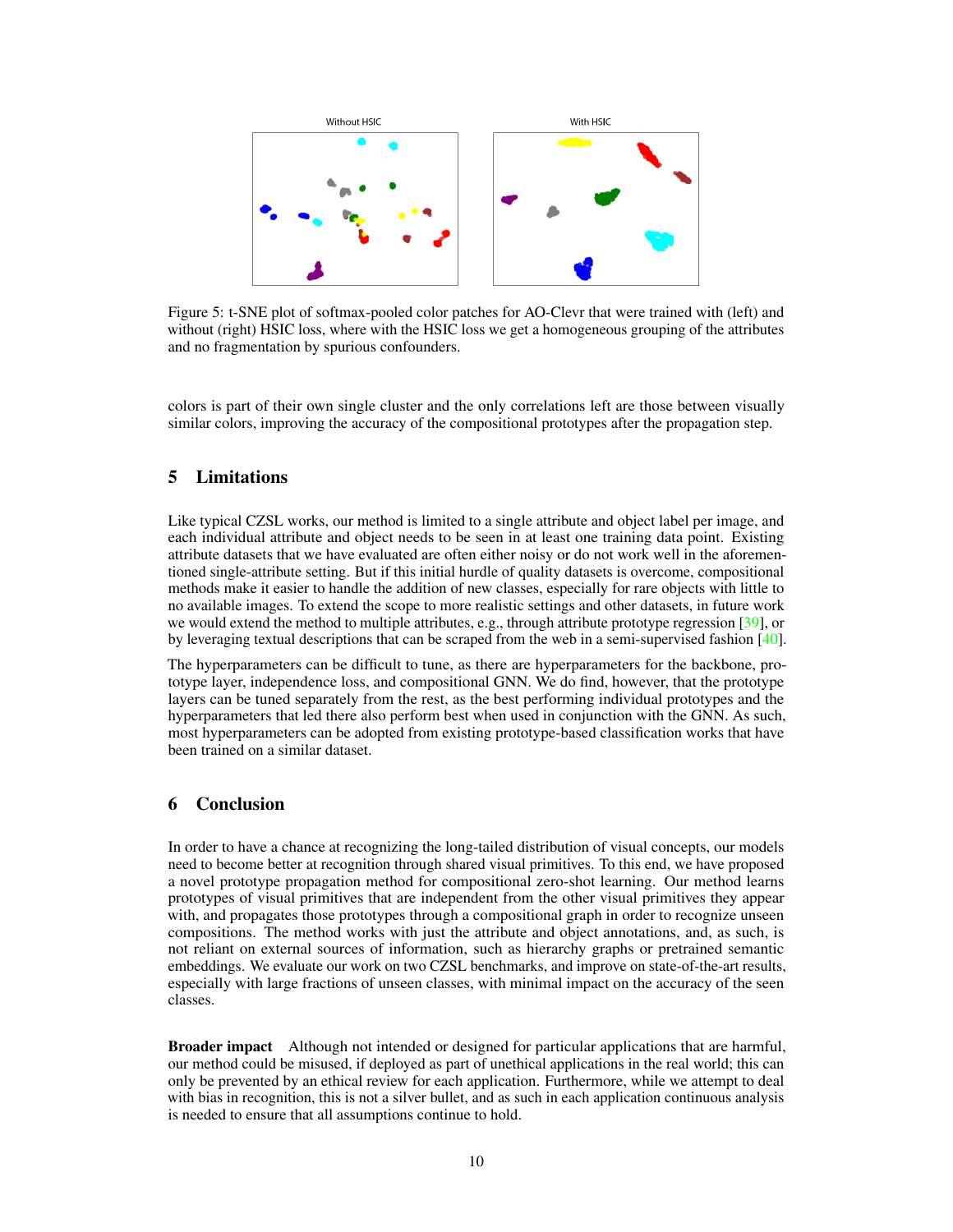## References

- <span id="page-10-0"></span>[1] Martin N Hebart, Charles Y Zheng, Francisco Pereira, and Chris I Baker. Revealing the multidimensional mental representations of natural objects underlying human similarity judgements. *Nature Human Behaviour*, 4(11):1173–1185, 2020.
- <span id="page-10-1"></span>[2] Brenden M Lake, Tomer D Ullman, Joshua B Tenenbaum, and Samuel J Gershman. Building machines that learn and think like people. *Behavioral and brain sciences*, 40, 2017.
- <span id="page-10-2"></span>[3] Ruslan Salakhutdinov, Antonio Torralba, and Josh Tenenbaum. Learning to share visual appearance for multiclass object detection. In *CVPR 2011*, pages 1481–1488. IEEE, 2011.
- <span id="page-10-3"></span>[4] Ziwei Liu, Zhongqi Miao, Xiaohang Zhan, Jiayun Wang, Boqing Gong, and Stella X Yu. Largescale long-tailed recognition in an open world. In *Proceedings of the IEEE/CVF Conference on Computer Vision and Pattern Recognition*, pages 2537–2546, 2019.
- <span id="page-10-4"></span>[5] Byungju Kim, Hyunwoo Kim, Kyungsu Kim, Sungjin Kim, and Junmo Kim. Learning not to learn: Training deep neural networks with biased data. In *Proceedings of the IEEE/CVF Conference on Computer Vision and Pattern Recognition*, pages 9012–9020, 2019.
- <span id="page-10-5"></span>[6] Ishan Misra, Abhinav Gupta, and Martial Hebert. From red wine to red tomato: Composition with context. In *Proceedings of the IEEE Conference on Computer Vision and Pattern Recognition*, pages 1792–1801, 2017.
- <span id="page-10-6"></span>[7] Senthil Purushwalkam, Maximilian Nickel, Abhinav Gupta, and Marc'Aurelio Ranzato. Taskdriven modular networks for zero-shot compositional learning. In *Proceedings of the IEEE/CVF International Conference on Computer Vision*, pages 3593–3602, 2019.
- <span id="page-10-7"></span>[8] Yong-Lu Li, Yue Xu, Xiaohan Mao, and Cewu Lu. Symmetry and group in attribute-object compositions. In *Proceedings of the IEEE/CVF Conference on Computer Vision and Pattern Recognition*, pages 11316–11325, 2020.
- <span id="page-10-8"></span>[9] Yuval Atzmon, Felix Kreuk, Uri Shalit, and Gal Chechik. A causal view of compositional zero-shot recognition. *Advances in Neural Information Processing Systems*, 33, 2020.
- <span id="page-10-9"></span>[10] Muhammad Ferjad Naeem, Yongqin Xian, Federico Tombari, and Zeynep Akata. Learning graph embeddings for compositional zero-shot learning. *arXiv preprint arXiv:2102.01987*, 2021.
- <span id="page-10-10"></span>[11] Jake Snell, Kevin Swersky, and Richard Zemel. Prototypical networks for few-shot learning. In *Proceedings of the 31st International Conference on Neural Information Processing Systems*, pages 4080–4090, 2017.
- <span id="page-10-11"></span>[12] Tristan Sylvain, Linda Petrini, and Devon Hjelm. Locality and compositionality in zero-shot learning. In *International Conference on Learning Representations*, 2019.
- <span id="page-10-12"></span>[13] Aron Yu and Kristen Grauman. Fine-grained visual comparisons with local learning. In *Proceedings of the IEEE Conference on Computer Vision and Pattern Recognition*, pages 192–199, 2014.
- <span id="page-10-13"></span>[14] Yonglong Tian, Yue Wang, Dilip Krishnan, Joshua B Tenenbaum, and Phillip Isola. Rethinking few-shot image classification: a good embedding is all you need? *arXiv preprint arXiv:2003.11539*, 2020.
- <span id="page-10-14"></span>[15] Oscar Li, Hao Liu, Chaofan Chen, and Cynthia Rudin. Deep learning for case-based reasoning through prototypes: A neural network that explains its predictions. In *Proceedings of the AAAI Conference on Artificial Intelligence*, volume 32, 2018.
- <span id="page-10-15"></span>[16] Chaofan Chen, Oscar Li, Daniel Tao, Alina Barnett, Cynthia Rudin, and Jonathan K Su. This looks like that: Deep learning for interpretable image recognition. *Advances in Neural Information Processing Systems*, 32:8930–8941, 2019.
- <span id="page-10-16"></span>[17] C. Wah, S. Branson, P. Welinder, P. Perona, and S. Belongie. The Caltech-UCSD Birds-200-2011 Dataset. Technical Report CNS-TR-2011-001, California Institute of Technology, 2011.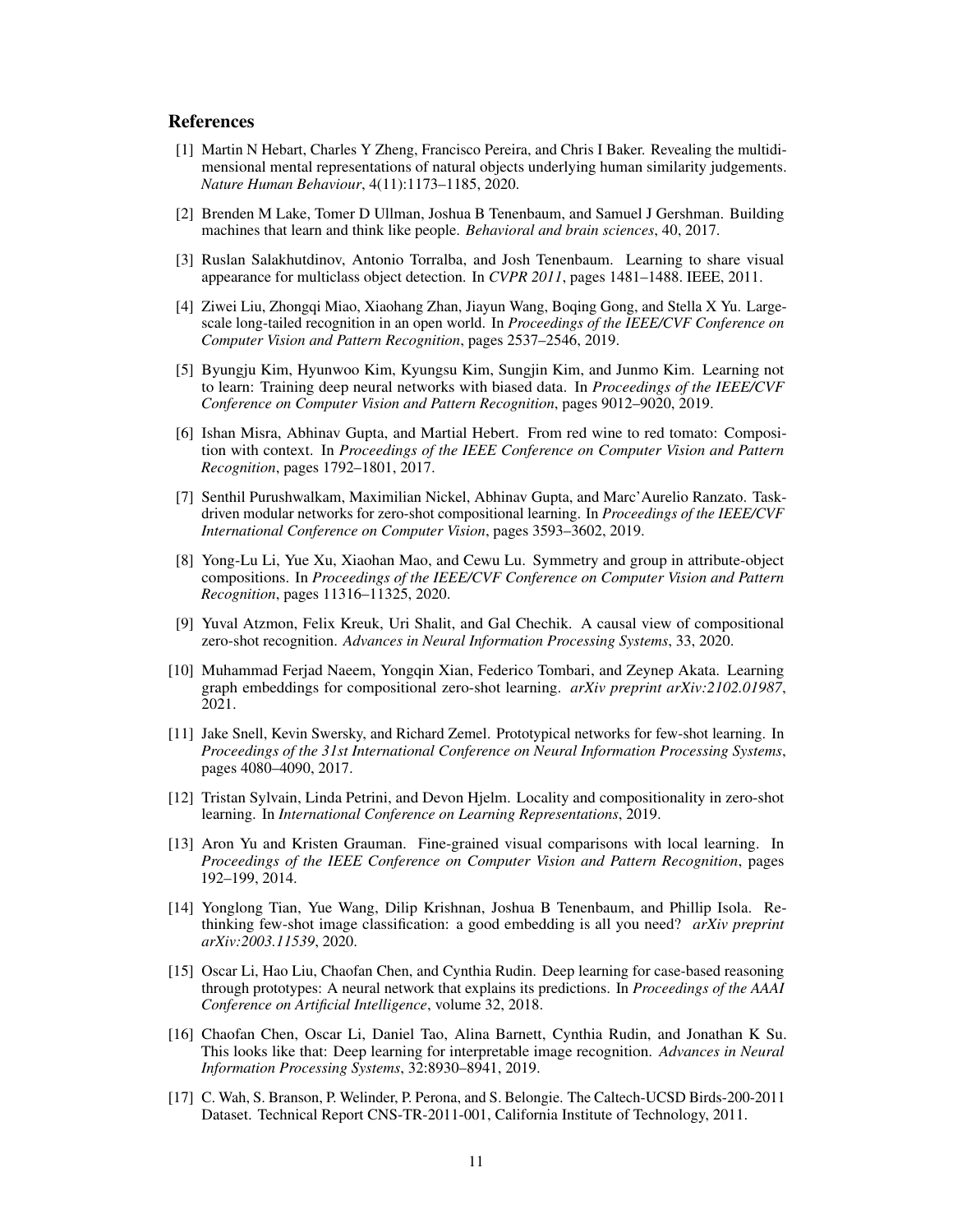- <span id="page-11-0"></span>[18] Marco Gori, Gabriele Monfardini, and Franco Scarselli. A new model for learning in graph domains. In *Proceedings. 2005 IEEE International Joint Conference on Neural Networks, 2005.*, volume 2, pages 729–734. IEEE, 2005.
- <span id="page-11-1"></span>[19] Franco Scarselli, Marco Gori, Ah Chung Tsoi, Markus Hagenbuchner, and Gabriele Monfardini. The graph neural network model. *IEEE Transactions on Neural Networks*, 20(1):61–80, 2008.
- <span id="page-11-2"></span>[20] Thomas N. Kipf and Max Welling. Semi-supervised classification with graph convolutional networks. In *International Conference on Learning Representations (ICLR)*, 2017.
- <span id="page-11-3"></span>[21] Zonghan Wu, Shirui Pan, Fengwen Chen, Guodong Long, Chengqi Zhang, and S Yu Philip. A comprehensive survey on graph neural networks. *IEEE Transactions on Neural Networks and Learning Systems*, 2020.
- <span id="page-11-4"></span>[22] Petar Veličković, Guillem Cucurull, Arantxa Casanova, Adriana Romero, Pietro Liò, and Yoshua Bengio. Graph Attention Networks. *International Conference on Learning Representations*, 2018. URL <https://openreview.net/forum?id=rJXMpikCZ>.
- <span id="page-11-5"></span>[23] Felix Wu, Amauri Souza, Tianyi Zhang, Christopher Fifty, Tao Yu, and Kilian Weinberger. Simplifying graph convolutional networks. In *Proceedings of the 36th International Conference on Machine Learning*, pages 6861–6871. PMLR, 2019.
- <span id="page-11-6"></span>[24] Qian Huang, Horace He, Abhay Singh, Ser-Nam Lim, and Austin Benson. Combining label propagation and simple models out-performs graph neural networks. In *International Conference on Learning Representations*, 2021. URL [https://openreview.net/forum?id=](https://openreview.net/forum?id=8E1-f3VhX1o) [8E1-f3VhX1o](https://openreview.net/forum?id=8E1-f3VhX1o).
- <span id="page-11-7"></span>[25] Kaiming He, Xiangyu Zhang, Shaoqing Ren, and Jian Sun. Deep residual learning for image recognition. In *Proceedings of the IEEE conference on computer vision and pattern recognition*, pages 770–778, 2016.
- <span id="page-11-8"></span>[26] Arthur Gretton, Kenji Fukumizu, Choon Hui Teo, Le Song, Bernhard Schölkopf, Alexander J Smola, et al. A kernel statistical test of independence. volume 20, pages 585–592. NeurIPS, 2007.
- <span id="page-11-9"></span>[27] Ingo Steinwart. On the influence of the kernel on the consistency of support vector machines. *Journal of machine learning research*, 2(Nov):67–93, 2001.
- <span id="page-11-10"></span>[28] Adam Paszke, Sam Gross, Francisco Massa, Adam Lerer, James Bradbury, Gregory Chanan, Trevor Killeen, Zeming Lin, Natalia Gimelshein, Luca Antiga, Alban Desmaison, Andreas Kopf, Edward Yang, Zachary DeVito, Martin Raison, Alykhan Tejani, Sasank Chilamkurthy, Benoit Steiner, Lu Fang, Junjie Bai, and Soumith Chintala. Pytorch: An imperative style, highperformance deep learning library. In H. Wallach, H. Larochelle, A. Beygelzimer, F. d'Alché-Buc, E. Fox, and R. Garnett, editors, *Advances in Neural Information Processing Systems 32*, pages 8024–8035. Curran Associates, Inc., 2019. URL [http://papers.neurips.cc/paper/](http://papers.neurips.cc/paper/9015-pytorch-an-imperative-style-high-performance-deep-learning-library.pdf) [9015-pytorch-an-imperative-style-high-performance-deep-learning-library.](http://papers.neurips.cc/paper/9015-pytorch-an-imperative-style-high-performance-deep-learning-library.pdf) [pdf](http://papers.neurips.cc/paper/9015-pytorch-an-imperative-style-high-performance-deep-learning-library.pdf).
- <span id="page-11-11"></span>[29] Tushar Nagarajan and Kristen Grauman. Attributes as operators: factorizing unseen attributeobject compositions. In *Proceedings of the European Conference on Computer Vision (ECCV)*, pages 169–185, 2018.
- <span id="page-11-12"></span>[30] Matthias Fey and Jan E. Lenssen. Fast graph representation learning with PyTorch Geometric. In *ICLR Workshop on Representation Learning on Graphs and Manifolds*, 2019.
- <span id="page-11-13"></span>[31] Kurt Wan-Duo Ma, J. P. Lewis, and W. Bastiaan Kleijn. The HSIC bottleneck: Deep learning without back-propagation. In *The Thirty-Fourth AAAI Conference on Artificial Intelligence, AAAI 2020, The Thirty-Second Innovative Applications of Artificial Intelligence Conference, IAAI 2020, The Tenth AAAI Symposium on Educational Advances in Artificial Intelligence, EAAI 2020, New York, NY, USA, February 7-12, 2020*, pages 5085–5092. AAAI Press, 2020. URL <https://aaai.org/ojs/index.php/AAAI/article/view/5950>.